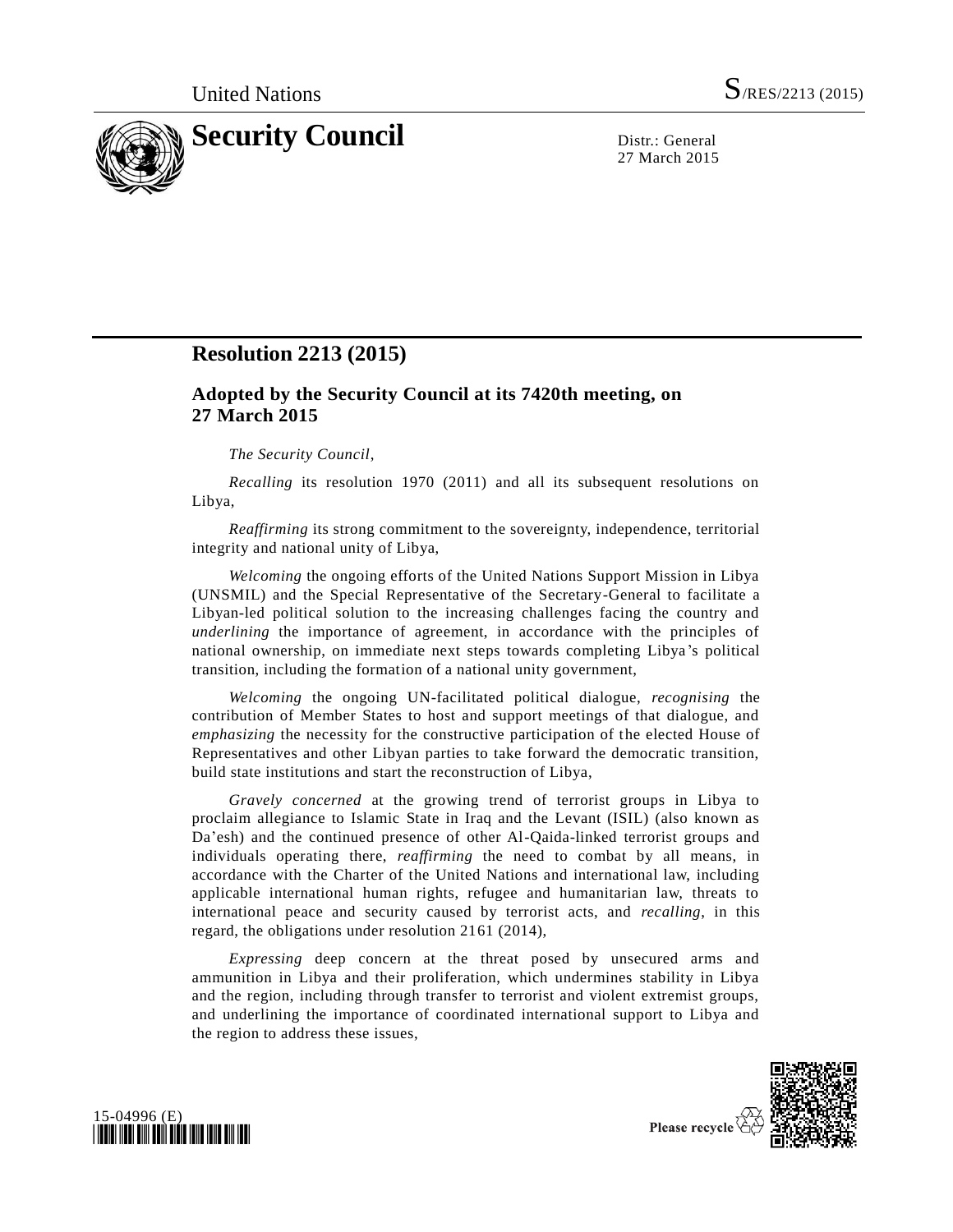*Reaffirming* the importance of holding accountable those responsible for violations or abuses of human rights or violations of international humanitarian law, including those involved in attacks targeting civilians,

*Recalling* its decision in resolution 1970 (2011) to refer the situation in Libya to the Prosecutor of the International Criminal Court (ICC), *noting* the decision of the Pre-Trial Chamber dated 10 December 2014, and *emphasizing strongly* the importance of the Libyan government's full cooperation with the ICC and the Prosecutor,

*Recalling* the need for all parties to respect the relevant provisions of international humanitarian law and the United Nations guiding principles of humanitarian emergency assistance,

*Taking note* of the report of the Secretary-General on the United Nations Support Mission in Libya (UNSMIL) [\(S/2015/144\)](http://undocs.org/S/2015/144),

*Taking note* also of the special report of the Secretary-General on the strategic assessment of the UN presence in Libya [\(S/2015/113\)](http://undocs.org/S/2015/113) including the recommendations on the configuration of the UN presence made therein,

*Taking note* of the final report of the Panel of Experts [\(S/2015/128\)](http://undocs.org/S/2015/128) submitted pursuant to paragraph 14 (d) of resolution 2144 (2014) and the findings and recommendations contained therein,

*Determining* that the situation in Libya continues to constitute a threat to international peace and security,

*Acting* under Chapter VII of the Charter of the United Nations,

1. *Calls for* an immediate and unconditional ceasefire, *underscores* that there can be no military solution to the ongoing political crisis, and *urges* all parties in Libya to engage constructively with the efforts of UNSMIL and the Special Representative of the Secretary-General to facilitate, in accordance with the principles of national ownership, the formation of a national unity government and agreement on interim security arrangements necessary for stabilising Libya;

2. *Calls upon* all Member States to fully support the efforts of the Special Representative of the Secretary-General;

3. *Encourages* Member States, particularly in the region, to urge all parties in Libya to engage constructively in the UN-facilitated dialogue and work quickly towards a successful outcome;

4. *Condemns* the use of violence against civilians and civilian institutions and continuing escalation of conflict, including attacks on airports, State institutions, and other vital national infrastructure and natural assets, and *calls for* those responsible to be held accountable;

5. *Calls upon* the Libyan government to promote and protect human rights, including those of women, children and people belonging to vulnerable groups, and to comply with its obligations under international law, and *calls for* those responsible for violations of international humanitarian law and violations and abuses of human rights to be held accountable;

6. *Condemns* cases of torture and mistreatment, and deaths by torture, in detention centres in Libya, *calls upon* the Libyan government to take all steps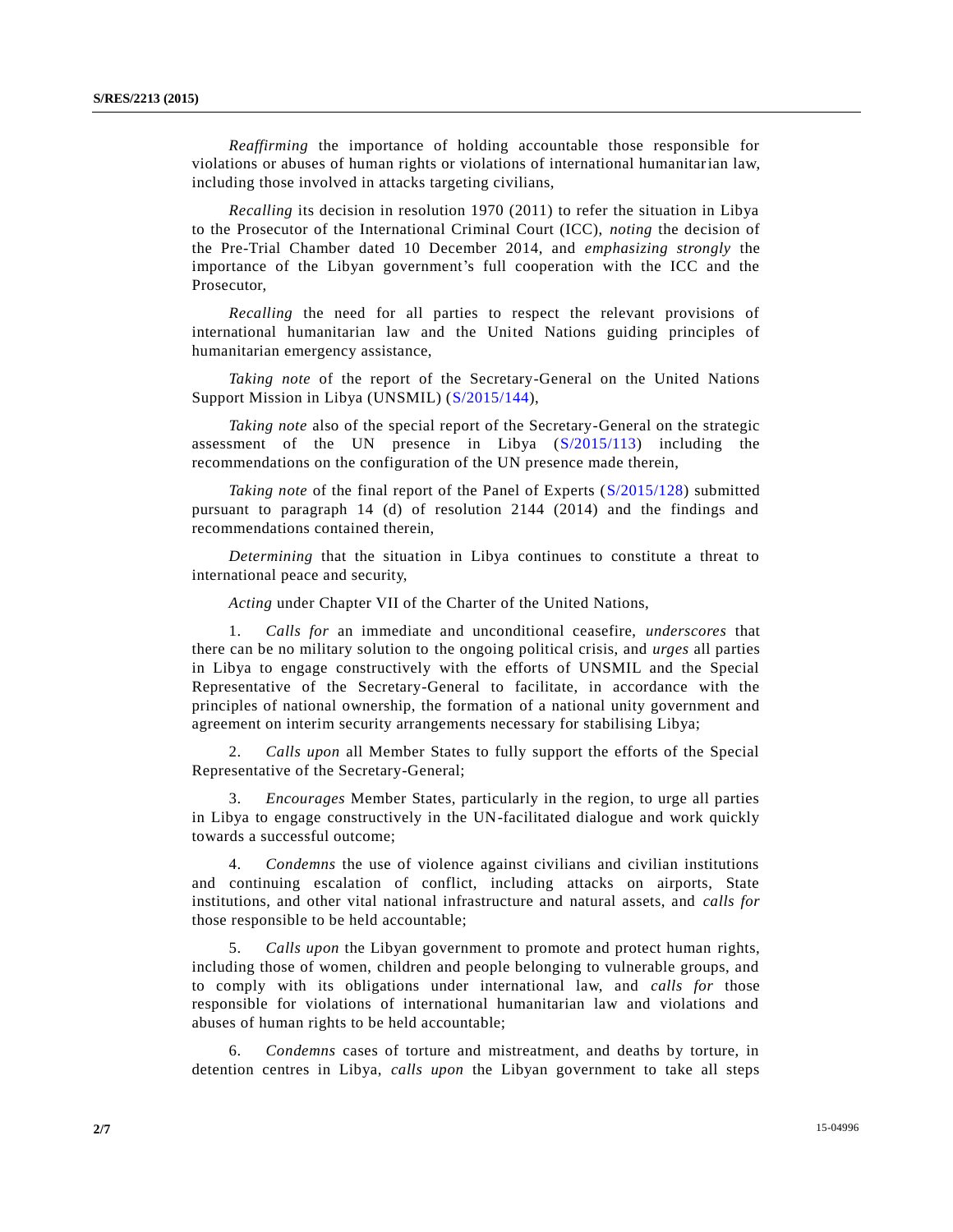necessary to accelerate the judicial process, transfer detainees to State authority and prevent and investigate violations and abuses of human rights, *calls for* all Libyan parties to cooperate with Libyan government efforts in this regard, *calls for* the immediate release of all individuals arbitrarily arrested or detained in Libya, including foreign nationals, and *underscores* the Libyan government's primary responsibility for promoting and protecting the human rights of all persons in Libya, particularly those of African migrants and other foreign nationals;

7. *Calls upon* the Libyan government to cooperate fully with and provide any necessary assistance to the International Criminal Court and the Prosecutor as required by resolution 1970 (2011);

8. *Encourages* Libya and regional States to promote regional cooperation aimed at stabilization of the situation in Libya, to prevent former Libyan regime elements and violent extremist groups or terrorists from using the territory of Libya or such States to plan, fund or carry out violent or other illicit or terrorist acts to destabilize Libya or States in the region, and *notes* that such cooperation would benefit regional stability;

#### **United Nations mandate**

9. *Decides* to extend the mandate of the United Nations Support Mission in Libya (UNSMIL) until 15 September 2015 under the leadership of the Special Representative of the Secretary-General, and *decides further* that the mandate of UNSMIL as an integrated special political mission, in full accordance with the principles of national ownership, shall focus, as an immediate priority, on support to the Libyan political process and security arrangements, through mediation and good offices, and further, within operational and security constraints, shall undertake:

(a) human rights monitoring and reporting;

(b) support for securing uncontrolled arms and related materiel and countering its proliferation;

(c) support to key Libyan institutions;

(d) support, on request, for the provision of essential services, and delivery of humanitarian assistance and in accordance with humanitarian principles;

(e) support for the coordination of international assistance;

10. *Recognises* that the current security situation in Libya requires a reduction in the Mission's size, but *requests* the Secretary-General to maintain the necessary flexibility and mobility to adjust UNSMIL staffing and operations at short notice in order to support, as appropriate and in accordance with its mandate, implementation by the Libyans of agreements and confidence-building measures or in response to their expressed needs, and further *requests* the Secretary-General keep the Security Council informed prior to such changes to UNSMIL in his reports pursuant to paragraph 27 of this resolution;

# **Sanctions measures**

11. *Reaffirms* that the travel ban and asset freeze measures specified in paragraphs 15, 16, 17, 19, 20 and 21 of resolution 1970 (2011), as modified by paragraphs 14, 15 and 16 of resolution 2009 (2011), apply to individuals and entities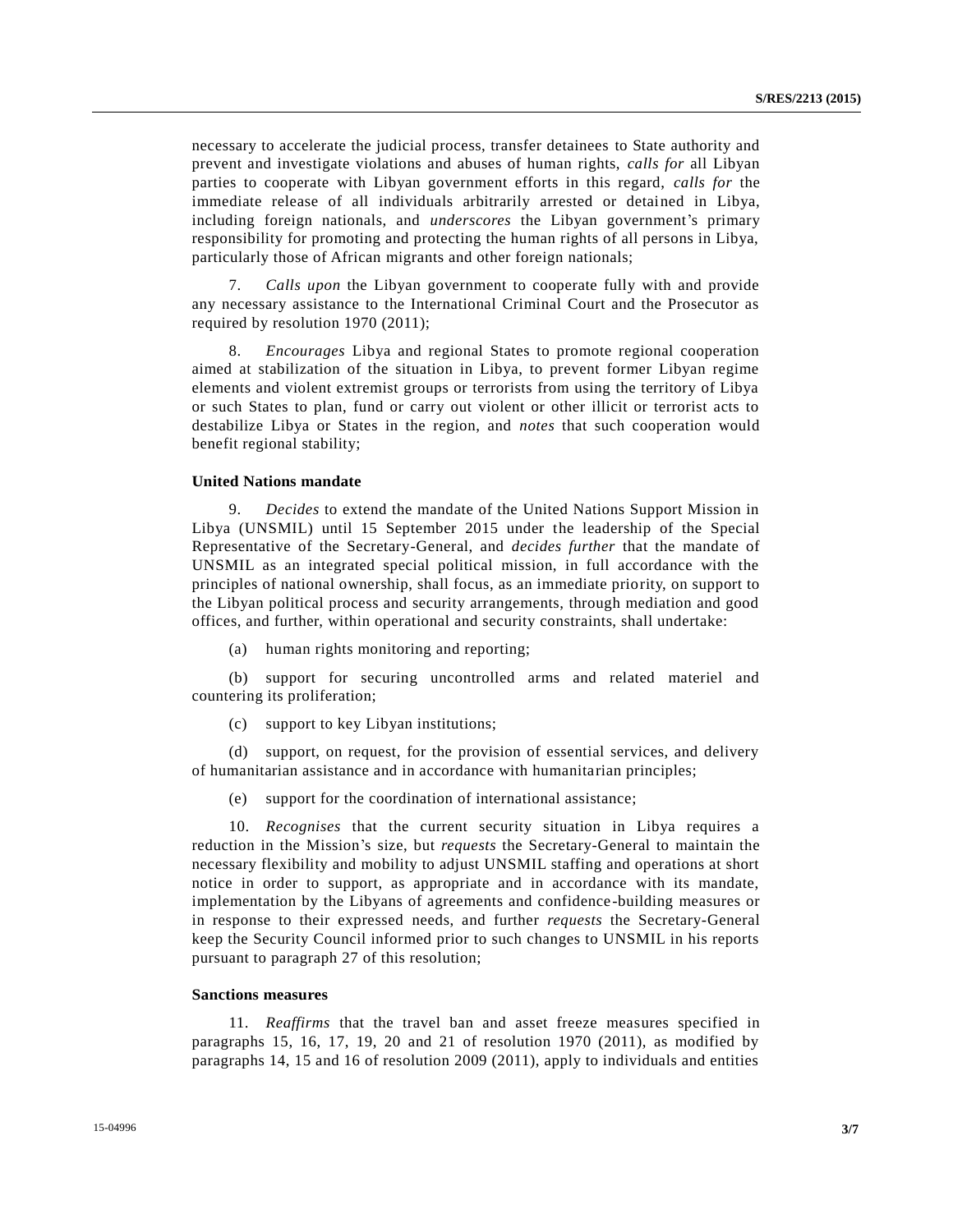designated under that resolution and under resolution 1973 (2011) and by the Committee established pursuant to paragraph 24 of resolution 1970 (2011), and *reaffirms* that these measures also apply to individuals and entities determined by the Committee to be engaging in or providing support for other acts that threaten the peace, stability or security of Libya, or obstruct or undermine the successful completion of its political transition, and *decides* that such acts may include but are not limited to:

(a) planning, directing, or committing, acts that violate applicable international human rights law or international humanitarian law, or acts that constitute human rights abuses, in Libya;

(b) attacks against any air, land, or sea port in Libya, or against a Libyan State institution or installation, including oil facilities, or against any foreign mission in Libya;

(c) providing support for armed groups or criminal networks through the illicit exploitation of crude oil or any other natural resources in Libya;

(d) threatening or coercing Libyan State financial institutions and the Libyan National Oil Company, or engaging in any action that may lead to or result in the misappropriation of Libyan state funds;

(e) violating, or assisting in the evasion of, the provisions of the arms embargo in Libya established in resolution 1970 (2011);

(f) acting for or on behalf of or at the direction of a listed individual or entity;

12. *Reiterates* that individuals and entities determined by the Committee to have violated the provisions of resolution 1970 (2011), including the arms embargo, or assisted others in doing so, are subject to designation, and notes that this includes those who assist in the violation of the assets freeze and travel ban in resolution 1970 (2011);

13. *Condemns* the continued violations of the measures contained in resolution 1970 (2011) and directs the Committee, in line with its mandate and guidelines, to consult as soon as possible with any Member State about which the Committee deems there is credible information that provides reasonable grounds to believe the State is facilitating such violations or any other acts of non-compliance with these measures;

# **Prevention of illicit oil exports**

14. *Decides* to extend until 31 March 2016 the authorizations provided by and the measures imposed by resolution 2146 (2014);

15. *Urges* the Libyan government to provide regular updates to the Committee on ports, oil fields, and installations that are under its control, and to inform the Committee about the mechanism used to certify legal exports of crude oil;

#### **Arms embargo**

16. *Stresses* that arms and related materiel, including related ammunition and spare parts, that are supplied, sold or transferred as security or disarmament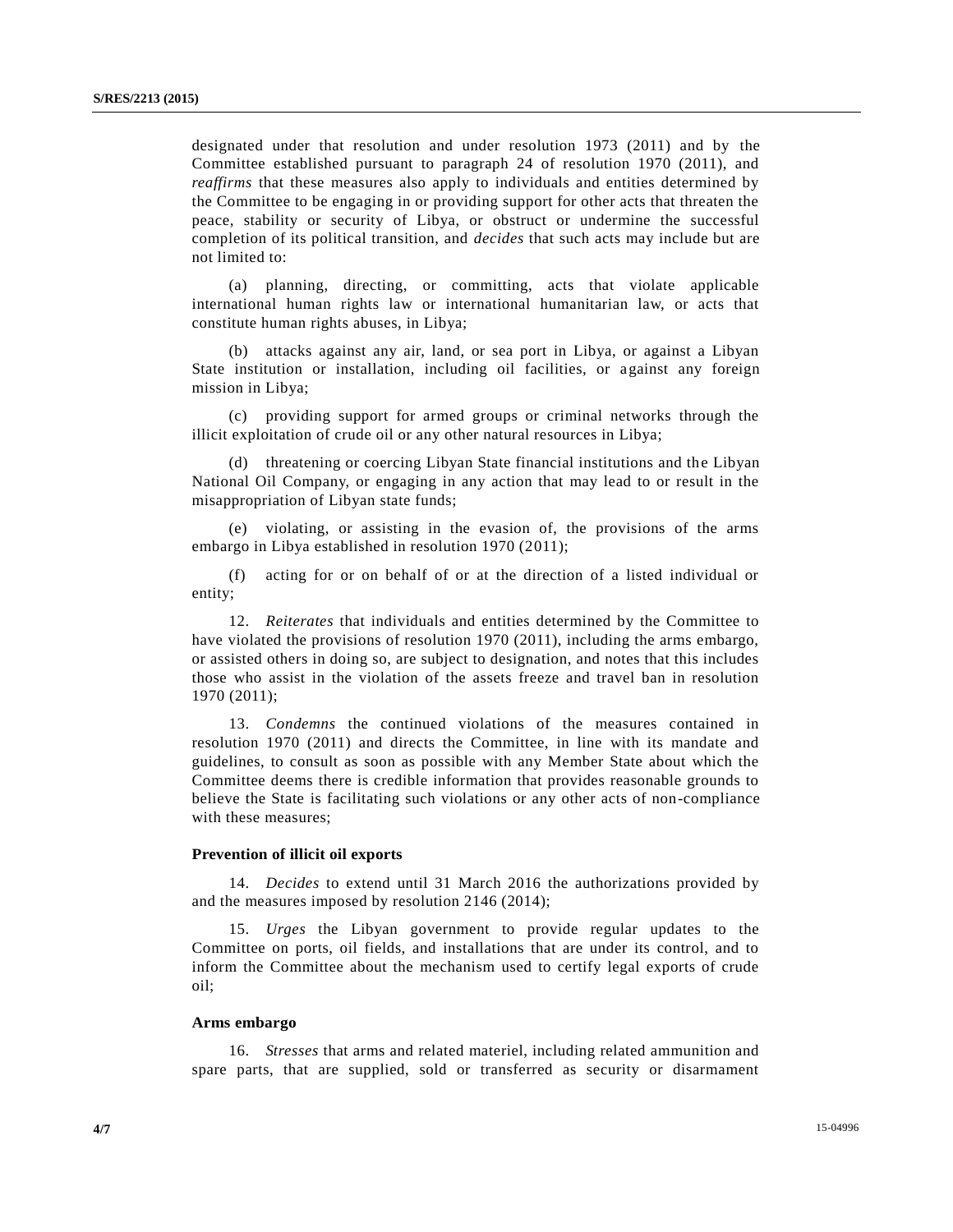assistance to the Libyan government in accordance with paragraph 8 of resolution 2174 (2014), should not be resold to, transferred to, or made available for use by parties other than the designated end user;

17. *Urges* the Libyan government to improve further the monitoring and control of arms or related materiel that are supplied, sold or transferred to Libya in accordance with paragraph 9 (c) of resolution 1970 (2011) or paragraph 8 of resolution 2174 (2014), including through the use of end user certificates, and *urges* Member States and regional organizations to provide assistance to the Libyan government to strengthen the infrastructure and mechanisms currently in place to do so;

18. *Reiterates* its call upon Libya, with the assistance of international partners, to address the illicit transfer, destabilizing accumulation and misuse of small arms and light weapons in the country, and to ensure the safe and effective management, storage, and security of their stockpiles of small arms and light weapons and the collection and/or destruction of surplus, seized, unmarked, or illicitly held weapons and ammunition;

19. *Calls upon* all Member States, in order to ensure strict implementation of the arms embargo established by paragraphs 9 and 10 of resolution 1970 and modified by subsequent resolutions, to inspect in their territory, including seaports and airports, in accordance with their national authorities and legislation and consistent with international law, in particular the law of the sea and relevant international civil aviation agreements, vessels and aircraft bound to or from Libya, if the State concerned has information that provides reasonable grounds to believe that the cargo contains items the supply, sale, transfer, or export of which is prohibited by paragraphs 9 or 10 of resolution 1970 (2011), as modified by paragraph 13 of 2009 (2011), paragraphs 9 and 10 of 2095 (2013) and paragraph 8 of 2174 (2014) for the purpose of ensuring strict implementation of those provisions, and *calls upon* all flag States of such vessels and aircraft to cooperate with such inspections;

20. *Reaffirms its decision* to authorize all Member States to, and that all Member States shall, upon discovery of items prohibited by paragraph 9 or 10 of resolution 1970, as modified by paragraph 13 of 2009 (2011), paragraphs 9 and 10 of 2095 (2013), and paragraph 8 of 2174( 2014), seize and dispose (such as through destruction, rendering inoperable, storage or transferring to a State other than the originating or destination States for disposal) of such items and *further reaffirms* its decision that all Member States shall cooperate in such efforts;

21. *Requires* any Member State, when it undertakes an inspection pursuant to paragraph 19 of this resolution, to submit promptly an initial written report to the Committee containing, in particular, explanation of the grounds for the inspections, the results of such inspections, and whether or not cooperation was provided, and, if prohibited items for transfer are found, further requires such Member States to submit to the Committee, at a later stage, a subsequent written report containing relevant details on the inspection, seizure, and disposal, and relevant details of the transfer, including a description of the items, their origin and intended destination, if this information is not in the initial report;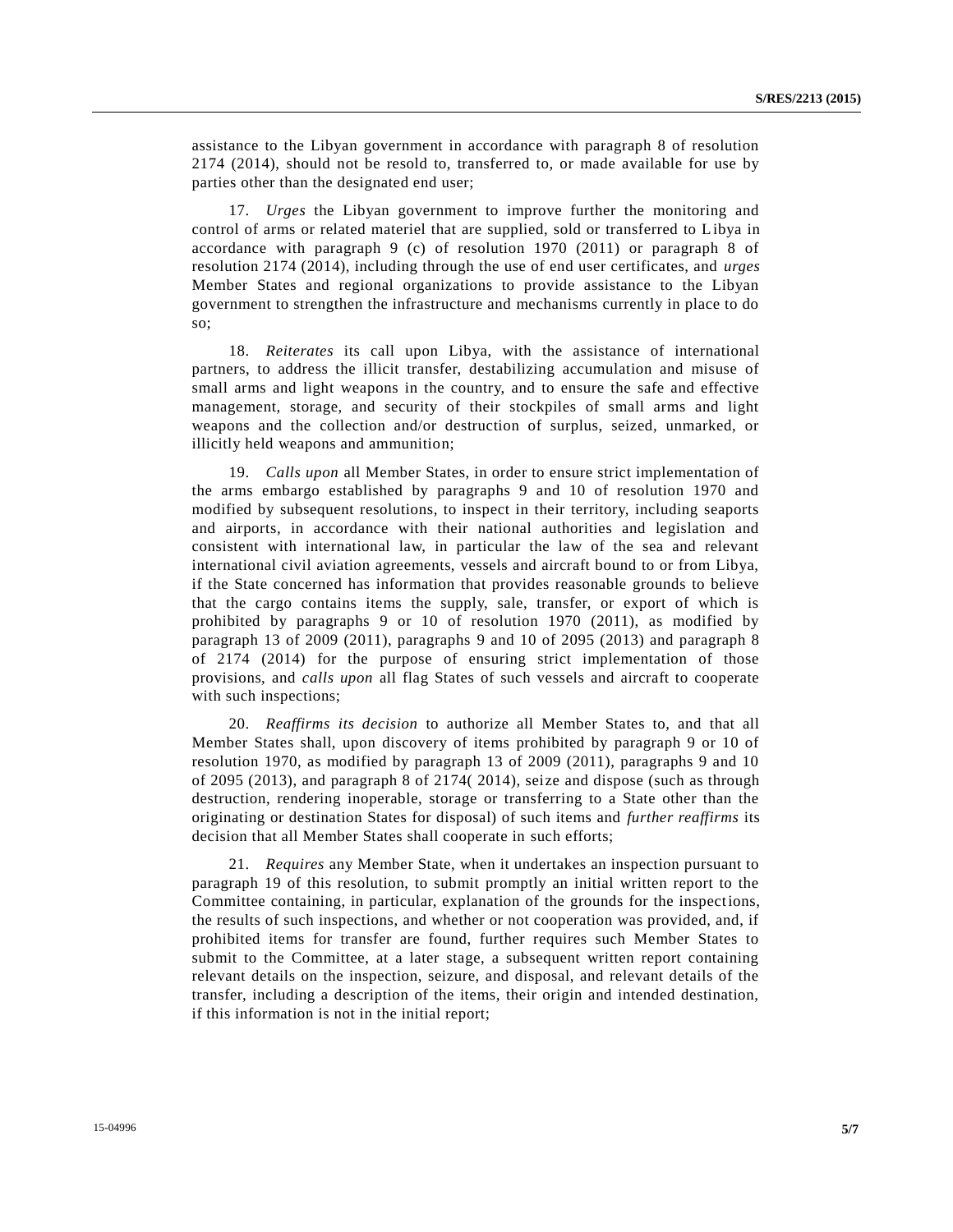#### **Assets**

22. *Welcomes* the efforts of the Libyan authorities to implement measures to increase transparency of government revenues and expenditures, including salaries, subsidies, and other transfers from the Central Bank of Libya, and *welcomes* the efforts of the Libyan authorities to eliminate the duplication of payments and to guard against the illegal diversion of payments, and *encourages* further steps in this regard that ensure the long-term sustainability of Libya's financial resources;

23. *Supports* the efforts of the Libyan authorities to recover funds misappropriated under the Qadhafi regime and, in this regard, *encourages* the Libyan authorities and Member States that have frozen assets pursuant to resolutions 1970 (2011) and 1973 (2011) as modified by resolution 2009 (2011) to consult with each other regarding claims of misappropriated funds and related issues of ownership;

#### **Panel of Experts**

24. *Decides* to extend until 30 April 2016 the mandate of the Panel of Experts, established by paragraph 24 of resolution 1973 (2011) and modified by resolutions 2040 (2012) 2146 (2014) and 2174 (2014), *expresses its intent* to review the mandate and take appropriate action regarding further extension no later than twelve months from the adoption of this resolution, and *decides* that the Panel shall carry out the following tasks:

(a) assist the Committee in carrying out its mandate as specified in paragraph 24 of resolution 1970 (2011), and modified in resolutions 2146 (2014) and 2174 (2014) and in this resolution;

(b) gather, examine and analyse information from States, relevant United Nations bodies, regional organizations and other interested parties regarding the implementation of the measures decided in resolutions 1970 (2011), 1973 (2011) 2146 (2014) and 2174 (2014), and modified in resolutions 2009 (2011) 2040 (2012), 2095 (2013), 2144 (2014) and in this resolution, in particular incidents of non-compliance;

(c) make recommendations on actions that the Council, the Committee, the Libyan government or other States may consider to improve implementation of the relevant measures;

(d) provide to the Council an interim report on its work no later than 180 days after the Panel's appointment, and a final report to the Council, after discussion with the Committee, no later than 15 March 2016 with its findings and recommendations;

25. *Urges* all States, relevant United Nations bodies, including UNSMIL, and other interested parties, to cooperate fully with the Committee and the Panel, in particular by supplying any information at their disposal on the implementation of the measures decided in resolutions 1970 (2011) 1973 (2011), 2146 (2014) and 2174 (2014), and modified in resolutions 2009 (2011) and 2040 (2012), 2095 (2013), 2144 (2014) and in this resolution, in particular incidents of non-compliance, and *calls on* UNSMIL and the Libyan government to support Panel investigatory work inside Libya, including by sharing information, facilitating transit and granting access to weapons storage facilities, as appropriate;